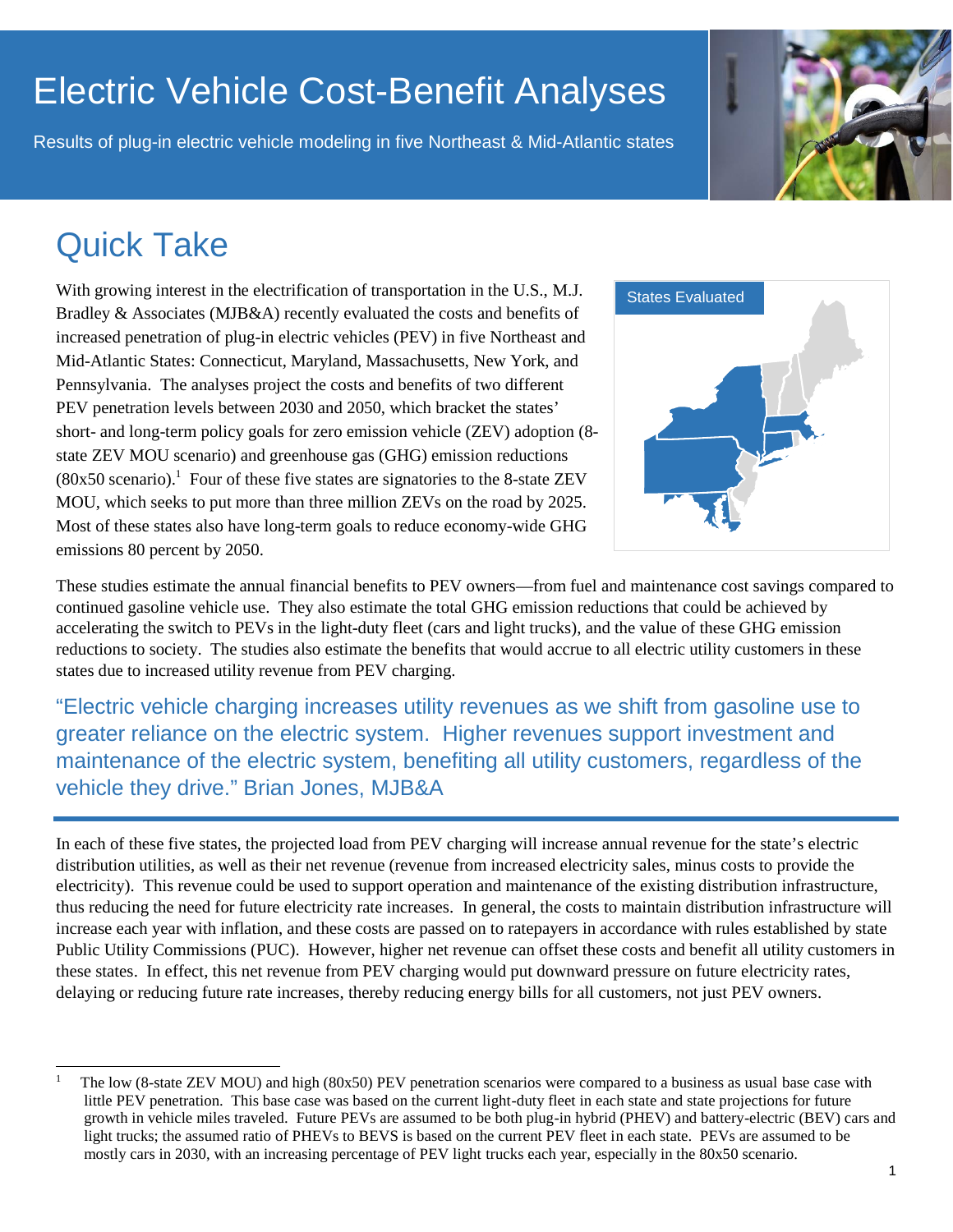

Utility net revenues will be even higher if PEV owners are given price signals, or incentives, to delay the start of PEV charging until off-peak periods, thereby optimizing the utilization of the electric system. Increased peak hour load—i.e., adding demand for electricity during periods when demand is already high—would drive the need to upgrade distribution infrastructure, raising the costs to supply electricity. By contrast, off-peak PEV charging reduces the need for system upgrades, providing additional net benefits to all utility customers by shifting PEV charging to hours when the grid is underutilized and the cost of electricity is low. These five state analyses indicate that annual utility customer benefits will be 30 to 60 percent greater if PEV owners charge off-peak, compared to PEV owners plugging in and starting to charge as soon as they arrive home.

The estimated benefits to utility customers are significant. Under the high penetration scenario (enough PEVs to achieve 80x50 GHG reduction goals) net revenue from off-peak PEV charging in 2050 could reduce electric rates in these states by 3 to 7 percent, saving the average household between \$104 and \$144 per year on their electric bills.



#### Utility Revenue and Costs in Massachusetts (Net Present Value - \$ millions)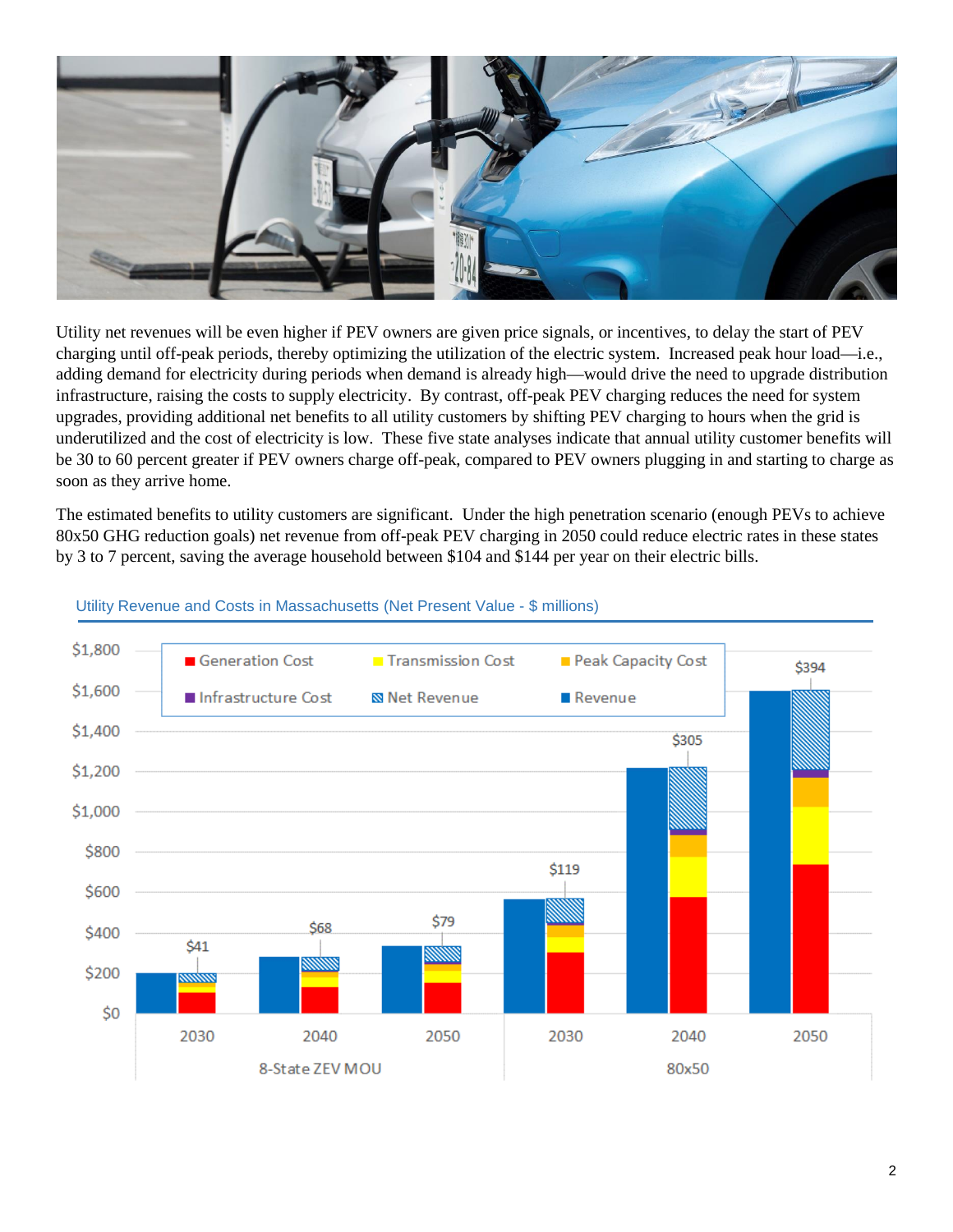The distribution of benefits varies across the states based on the vehicle fleet, the electric grid, and energy costs. Including utility customer benefits, the value of GHG reductions, and PEV owner savings, the net present value (NPV) of total annual societal benefits in 2030 will range from \$107 per PEV in Pennsylvania to \$265 per PEV in New York. 2

![](_page_2_Figure_1.jpeg)

#### Projected Annual Net Benefits per PEV (Net Present Value)

By 2050, the NPV of annual benefits will increase to \$349 per PEV in Pennsylvania, and to over \$500 per PEV in the other four states, primarily due to additional savings for PEV owners, as vehicle costs continue to fall and projected increases in gas prices outstrip projected increases in electricity rates. Total net benefits per PEV are lower in Pennsylvania than in the other states primarily due to lower annual mileage per vehicle. PEV owner benefits are highest in Maryland due to lower electricity rates than in the other states (and thus higher net fuel cost savings for PEVs compared to gasoline vehicles). On the other hand, utility customer benefits are highest in New York due to higher electricity costs than in other states and a lower percentage of utility revenue spent on generation and transmission.

### In 2050, state-level net benefits could total over \$200 billion for all five states combined

On a state-wide basis, the net benefits to society are significant under the two PEV scenarios. In 2030, under the 80x50 scenario, the total estimated state-wide net benefits from greater PEV use ranges from \$190 million in Connecticut, to \$980 million in New York (NPV). By 2050 the cumulative net benefits could exceed \$17.3 billion in Connecticut and could reach almost \$76 billion in New York. Across the five states, cumulative net benefits by 2050 are estimated at over \$200 billion. The magnitude of state-wide net benefits is generally proportional to state population and the size of the light-duty vehicle fleet. By 2050 the cumulative net benefits could exceed \$3,900 per person across these five states.<sup>3</sup>

Of the projected 2050 net benefits 45 to 54 percent will accrue to PEV owners in these states in the form of vehicle operating cost savings, 13 to 32 percent will accrue to utility customers in the form of reduced electricity bills, and 23 to 28 percent will accrue to society as the value of GHG reductions.<sup>4</sup> Differences among states in the distribution of benefits are based on differences in grid GHG intensity, vehicle usage patterns, and projected future energy costs.

 $\frac{1}{2}$  Net present value based on 3 percent discount rate. In Pennsylvania estimated average annual PEV owner benefits are negative in 2030, but are positive after 2032.

<sup>3</sup> Based on a projected 2050 population in these states of 52.3 million people, up from 48.8 million today. For other than Maryland, future population growth in these states is projected to be moderate, and lower than the national average.

<sup>4</sup> Based on the social cost of carbon (\$/MT), as calculated by the U.S. government's Interagency Task Force on the Social Cost of Greenhouse Gases.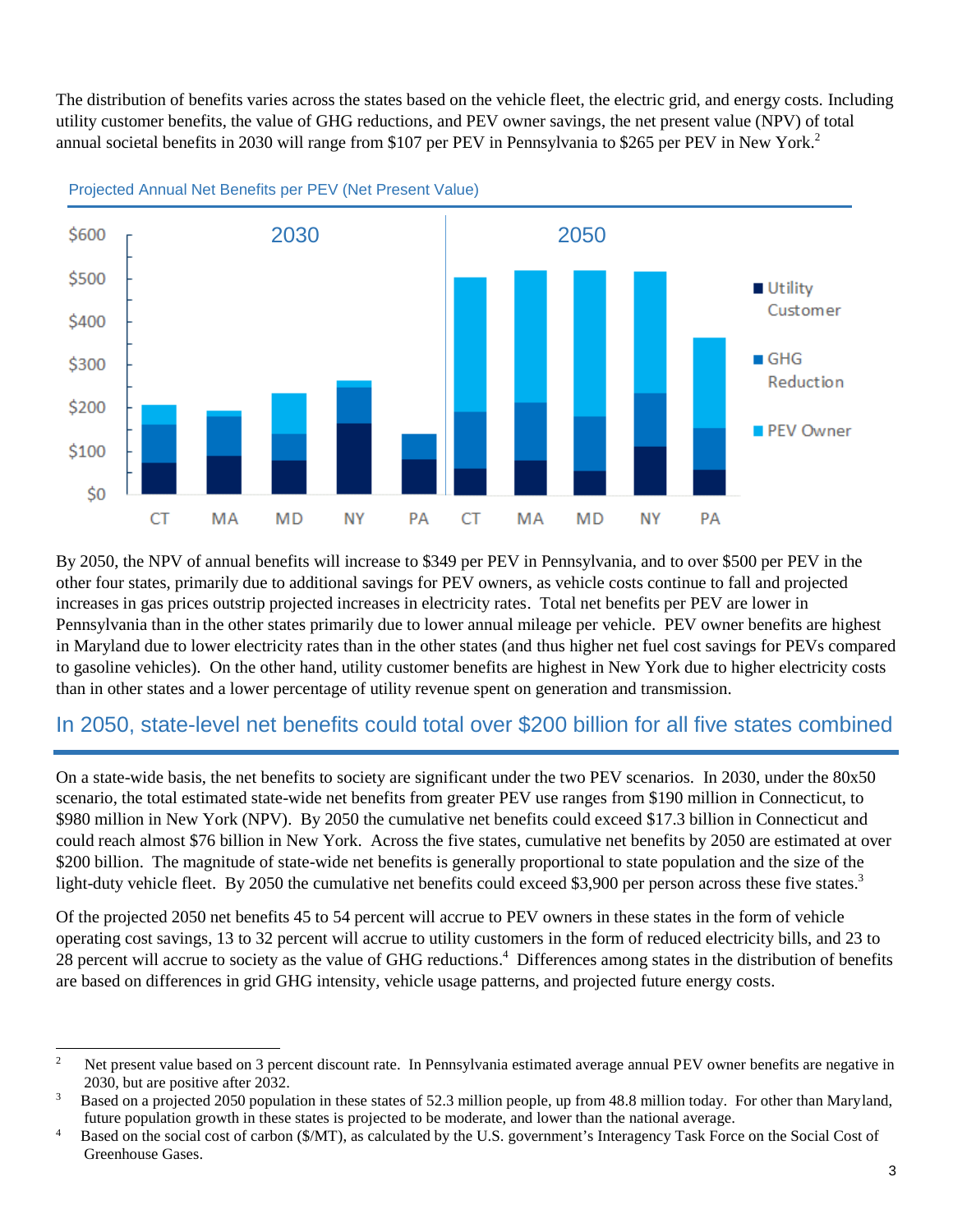|              | 2030                       |                                   |                                |              | 2050                |                                   |                                |              |
|--------------|----------------------------|-----------------------------------|--------------------------------|--------------|---------------------|-----------------------------------|--------------------------------|--------------|
| <b>State</b> | <b>PEV</b><br><b>Owner</b> | <b>Utility</b><br><b>Customer</b> | <b>GHG</b><br><b>Reduction</b> | <b>TOTAL</b> | <b>PEV</b><br>Owner | <b>Utility</b><br><b>Customer</b> | <b>GHG</b><br><b>Reduction</b> | <b>TOTAL</b> |
| <b>CT</b>    | \$0.04                     | \$0.08                            | \$0.07                         | \$0.19       | \$9.4               | \$3.6                             | \$4.4                          | \$17.3       |
| <b>MA</b>    | \$0.03                     | \$0.16                            | \$0.12                         | \$0.31       | \$16.8              | \$7.8                             | \$8.0                          | \$32.7       |
| <b>MD</b>    | \$0.13                     | \$0.11                            | \$0.08                         | \$0.32       | \$21.6              | \$4.5                             | \$7.6                          | \$33.6       |
| <b>NY</b>    | \$0.06                     | \$0.65                            | \$0.27                         | \$0.98       | \$34.1              | \$24.3                            | \$17.5                         | \$75.9       |
| <b>PA</b>    | $-$0.09$                   | \$0.24                            | \$0.17                         | \$0.32       | \$23.1              | \$9.6                             | \$12.8                         | \$45.6       |
| <b>TOTAL</b> | \$0.17                     | \$1.24                            | \$0.69                         | \$2.12       | \$105.0             | \$49.8                            | \$50.3                         | \$205.1      |

### Projected Cumulative State-Wide Net Benefits Under 80x50 Scenario (NPV \$ billion)

## PEV penetration scenarios and key assumptions

The low (8-state ZEV MOU) and high (80x50) PEV penetration scenarios were compared to a "business as usual" base case with little PEV penetration. This base case was based on the current light-duty fleet in each state and state projections for future growth in vehicle miles traveled.

The PEV penetration trajectory set by the 8-state ZEV MOU goals was assumed to result in 17 to 25 percent PEV penetration in these states by 2050, and a total of 8.4 million PEVs on the road. To achieve a deep level of GHG reductions (80% reduction by 2050), 80 to 97 percent of light-duty vehicles in these states in 2050 would need to be PEVs—a total of 35.8 million plug-in vehicles.

Projected future energy costs in each state (gasoline and electricity) were based on regional projections from the Energy Information Administration (EIA). 5

Assumed propulsion energy use for both gasoline cars and PEVs is consistent with national modeling conducted by the Natural Resources Defense Council and the Electric Power Research Institute (EPRI) in 2015, and reflects the Department of Transportation/Environmental Protection Agency corporate average fuel economy standards (CAFE) through the 2025 model year.<sup>6</sup> For PEVs, additional energy use was assumed to cover cabin heating needs during the winter months in these Northern states.

![](_page_3_Figure_7.jpeg)

### Low PEV Penetration Scenario (mill LDV)

 $\overline{a}$ 5 EIA, Annual Energy Outlook 2016.

6 EPRI, Environmental Assessment of a Full Electric Transportation Portfolio, September 2015.